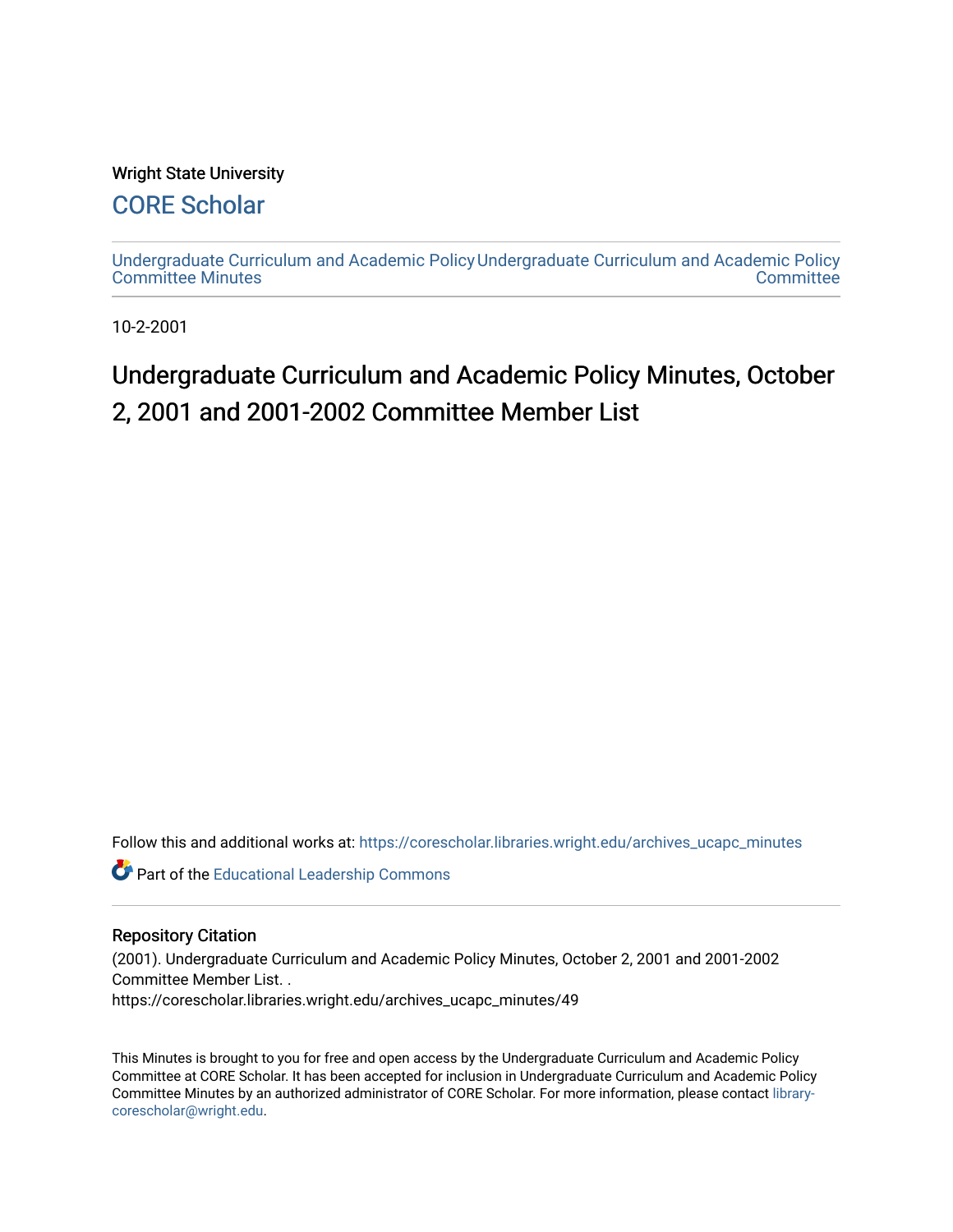## **Undergraduate Curriculum and Academic Policy Committee**

### **2001-02 Committee Members**

### **Contact Members:**

**Tom Sav, College of Business and Administration (Chair) Kefu Xue, College of Engineering and Computer Science Doug Nord, College of Liberal Arts Roderic Brame, College of Science and Mathematics Patricia Vermeersch, College of Nursing and Health Harvey Wachtell, College of Liberal Arts Patricia Renick, College of Education and Human Services Katie Mechlin, College of Science and Mathematics Mindy Young, Lake Campus School of Medicine Kathleen Glaus, School of Professional Psychology Cristina Specker, Student Government (non-voting) Art Williams, Student Government (non-voting) Joe Law, WAC Committee Chair (non-voting) Jeanne Fraker, University College (Ex-officio, non-voting) Jan Maxwell, University Library (Ex-officio, non-voting) Virginia Nehring, Faculty President (Ex-officio)**

**[UCAPC HOME](http://www.wright.edu/ucapc/index.htm)**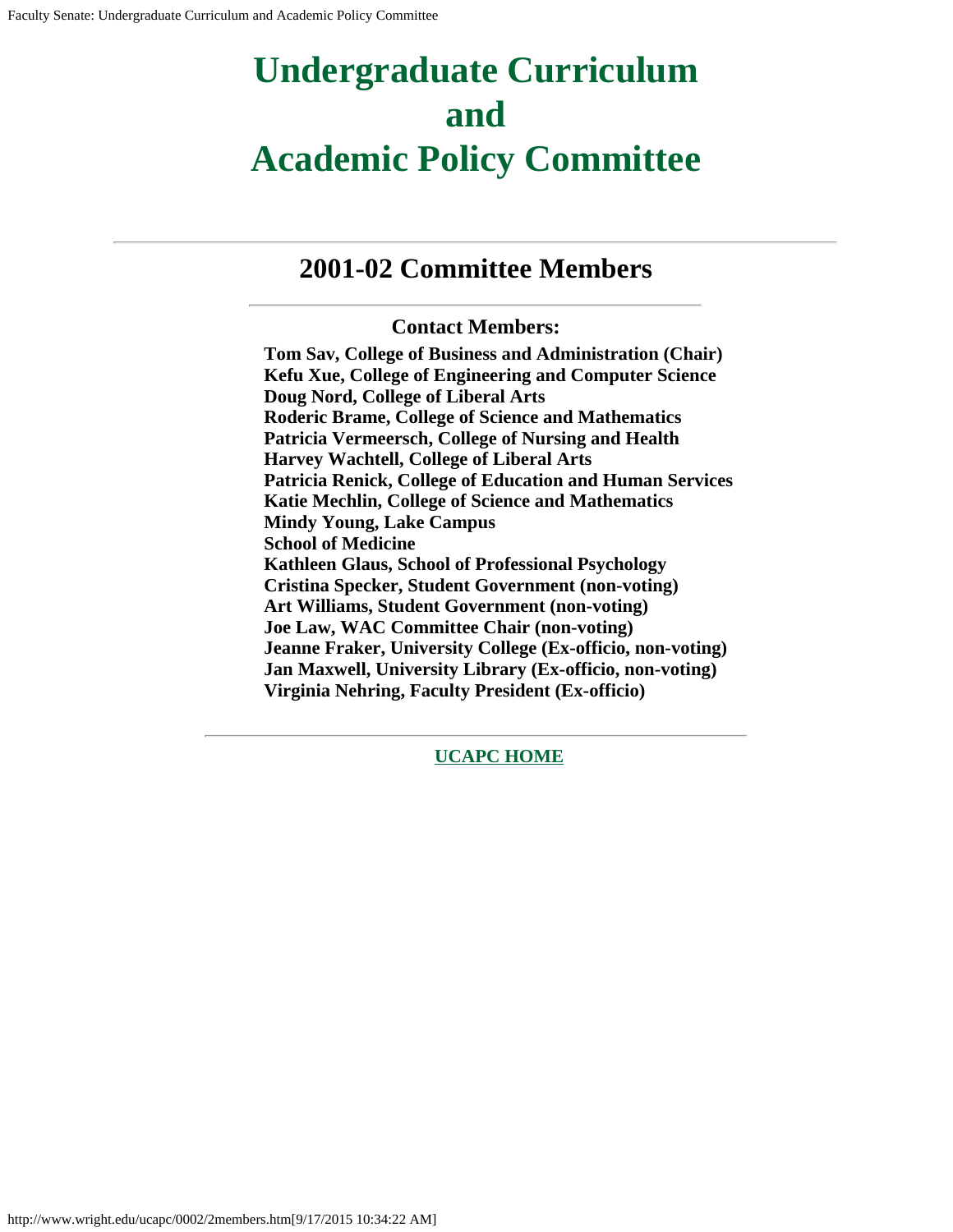# **Undergraduate Curriculum and Academic Policy Committee**

### **Minutes of October 2, 2001 Meeting**

**Present:** Roderic Brame, Jeanne Fraker, Joe Law, Jan Maxwell, Katie Mechlin, Virginia Nehring, Doug Nord, Tom Sav, Harvey Wachtell, Art Williams, Kefu Xue.

**Approved Minutes** of May 22, 2001.

**Fall Quarter Meeting Schedule** The committee agreed to meet at 1:00 p.m. on October 30 and November 27. Additional meeting times and dates could possibly be scheduled if necessary.

**Appointments** Appointed Joe Law, Coordinator of Writing Across The Curriculum And Associate Professor of English as Chair of Writing Across the Curriculum Committee

### **Course Modification and Inventory Requests**

COLA

Approved Course Inventories: MUS 405 Approved Course Modifications: PLS 380

#### COSM

Approved Course Inventories: PHY 246 Approved Course Modifications: BIO 345, CHM 245, GL 201, GL 345, GL 421, GL 422, GL 423, GL 425, GL 426, GL 432, GL 436, PHY 245, PSY 391, PSY 392, PSY 393 (UCAPC Changes: (1) added "Middle Childhood" to Early Childhood Education for the GE substitutions BIO 345, CHM 245, and GL 345 per COSM request prior to meeting and (2) added changes in "Title for student record" to changes in Title for catalog for PSY 391, PSY 392, and PSY 393)

### **General Education Program**

COBA: Department of Economics Proposal to Change Designation of EC 200 & EC 201 as Writing Intensive in General Education

> Beginning with the Fall Quarter 2003, the writing intensive designation of EC 200 Economic Life and its substitute EC 201 Introduction to Economics (as part of the complete EC 201, 202, and 203 sequence substitution) in the General Education Program will be optional for faculty teaching specific sections.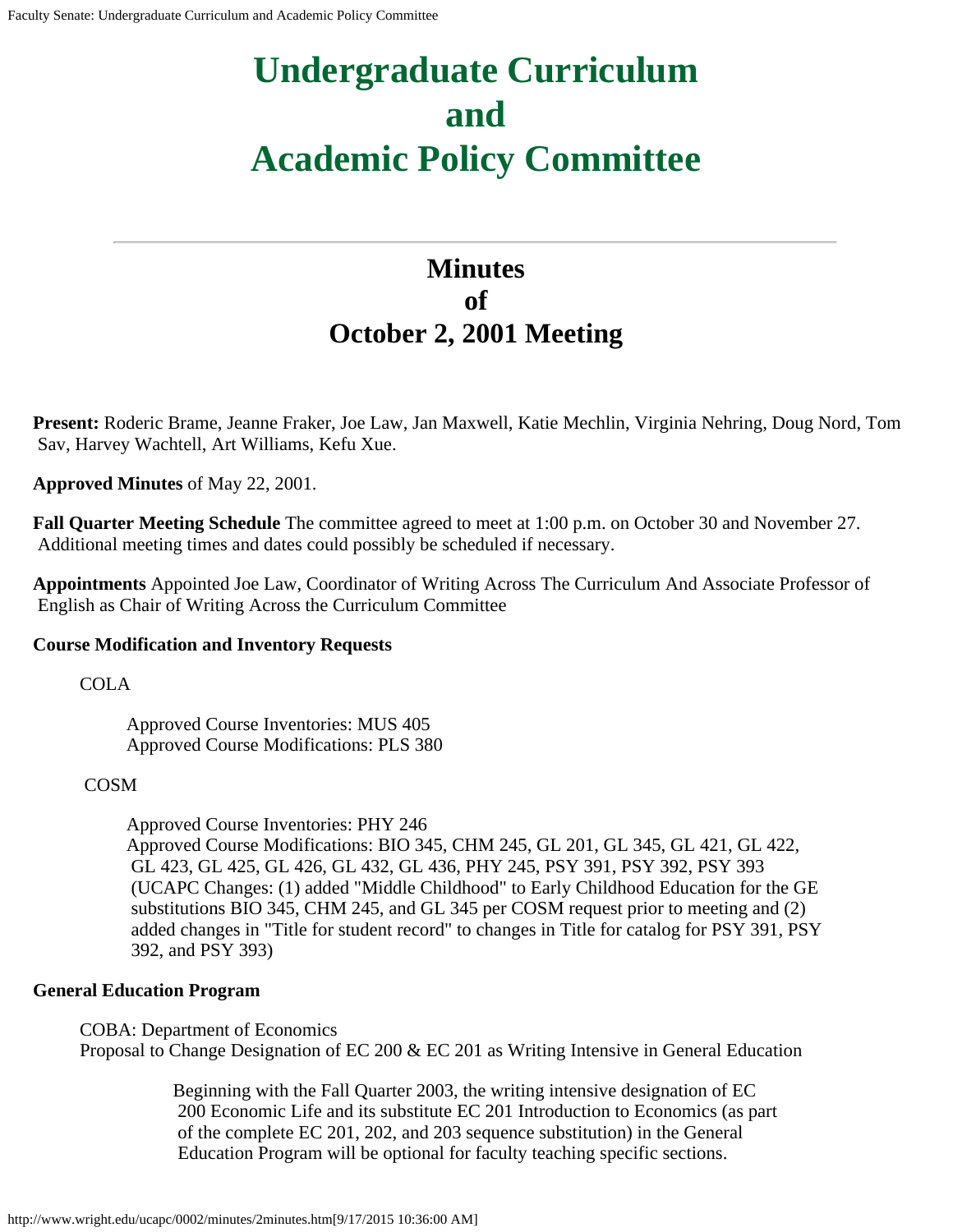Therefore, writing intensive offerings of EC 200 and EC 201 will vary from quarter to quarter. In some or all quarters, it is possible that there would not be any writing intensive offerings of EC 200 or EC 201.

The Department of Economics requests that the Undergraduate Curriculum and Academic Policy Committee undertake the necessary actions to ensure this change is incorporated into the Writing Across the Curriculum, Writing in General Education Program and into the appropriate areas of (1) the New General Education Program if WSU decides to implement such in the Fall 2003 or (2) the existing General Education Program if WSU decides to continue with such in the Fall 2003.

Prior to the UCAPC meeting, the Writing Across The Curriculum Committee reviewed the proposal:

The WAC Committee met on September 28, 2001, to discuss the memo from Thomas Traynor to UUCAP proposing that the WI designation be made optional for faculty teaching specific sections of EC 200 and EC 201. One of the principal concerns of the WAC Committee was that the possibility that under the terms of that memo no WI sections of EC would be offered in some quarters. To ensure that students would be able to complete their WI requirements in GE, the Committee made the following recommendation:

If the WI designation is made optional for specific sections of EC 200, not fewer than half the sections offered in any given quarter will be designated WI.

With respect to EC 201, the Committee noted that EC 200 will no longer be required of all students in the new GE program. For that reason, it should no longer be necessary to designate EC 201, 202, and 203 (all three courses) as GE substitutions for EC 200. That being the case, once past the transition period needed to accommodate students still under the old GE program, it would no longer be necessary to designate EC 201 as WI. Students required to take the 201-203 sequence as part of their major would be able to select a different GE course from Area 3, including a WI course in Sociology.

It was also reported that the majority of Department of Economics faculty have responded to accept the WAC Committee's recommendation of "not fewer than half the sections offered in any given quarter will be designated WI." The UCAPC explored and discussed the proposal from various college and general education program perspectives and approved the proposal with the recommended modification. It was agreed that Joe Law and Tom Sav (in consultation with the Department of Economics) will revise the proposal to incorporate the modification and that it will be submitted for approval to the Faculty Senate and forwarded to the General Education Implementation Committee.

#### **Academic Policy**

Athletics Council Excused Absence Policy Proposal The Faculty Senate Executive Committee forwarded the proposal to the UCAPC:

> The Athletics Council, upon the recommendation of its Academic Affairs Committee, recommends that the Faculty Senate enact the following statement on an Excused Absence Policy to aid students who are caused to be off campus on official University sanctioned travel. The model for this statement is found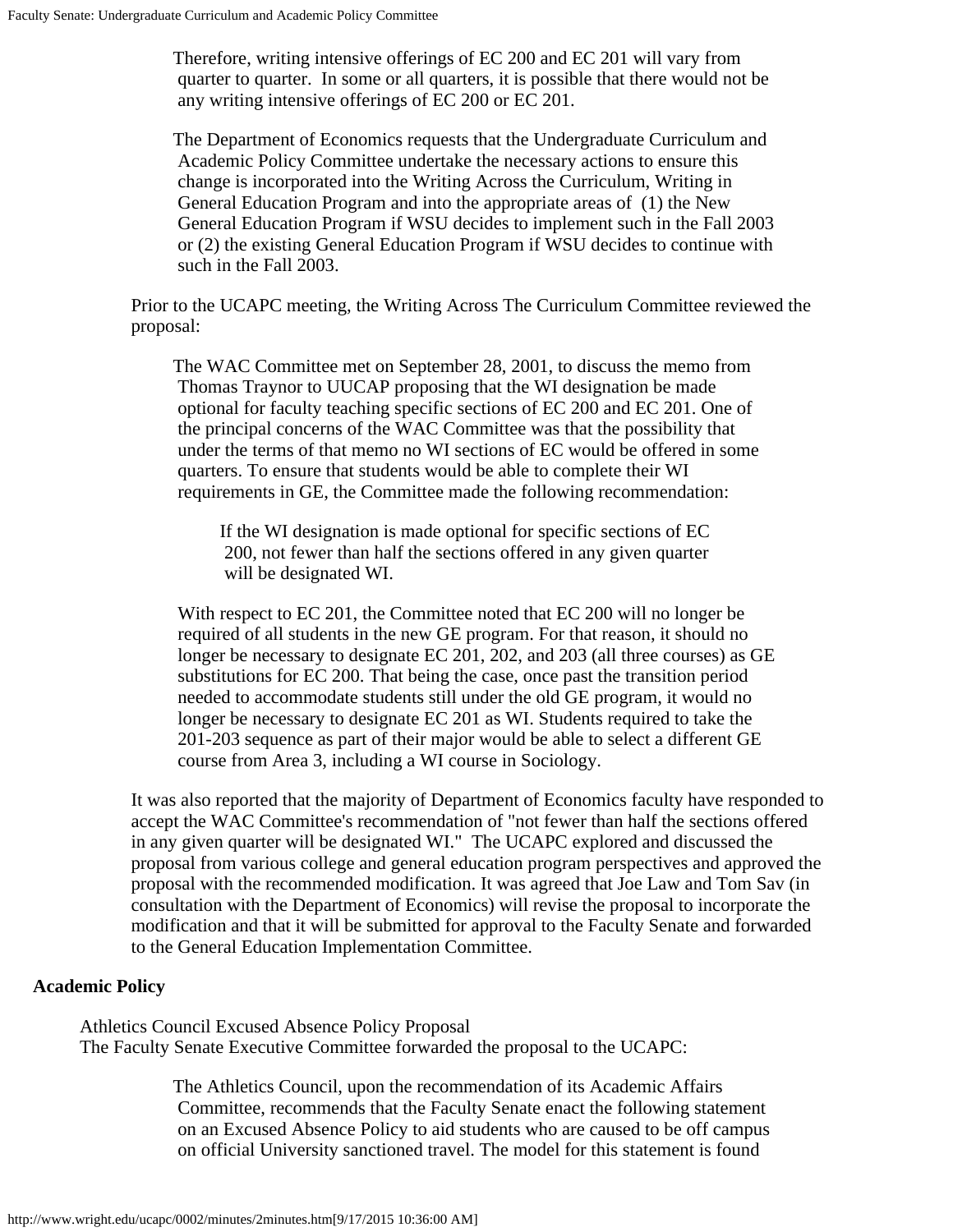on the attached "Policy Regarding Conflicts Between Class Attendance and Athletic Events" enacted by the Faculty Senate at the University of Wisconsin-Green Bay in November 1998.

The rationale for this proposal is listed below:

1. Wright State has an athletics department and program which are recognized by the National Collegiate Athletic Association ( NCAA) and the Midwestern Collegiate Conference (MCC)

2. Students who participate on Wright State intercollegiate teams are required through athletic scholarship agreements with the University to practice and compete in NCAA and MCC events. During these times student athletes may be representing the University off campus.

3. Student-athletes accept responsibility for the initiation of dialogue with faculty members according to a "Missed Class Policy" promulgated by the Department of Athletics and published in the Student-Athlete Handbook. This procedure requires student athletes to notify their instructors of occasions when they will be away from campus on University sponsored travel on the first day of class. This policy also requires student athletes to attempt to arrange to make up missed work, including the determination of make up dates for examination and quizzes. Student-athletes are warned that "…many classroom and laboratory activities cannot be replicated, and …absences may be detrimental to their class performance if this procedure is not strictly followed".

Consistent with this rationale, and to support individual students who are required to miss class and laboratory time, the Academic Council recommends that the Faculty Senate enact the following policy directive.

### EXCUSED ABSENCE POLICY

"It is recommended that the faculty of Wright State University consider mandatory class absences of students and aid them to succeed in their academic endeavors by excusing class and laboratory absences and providing alternative assignments and performance evaluations for students who are caused to be off campus on officially sanctioned University business and activity."

The UCAPC discussed the proposal at length. Questions and concerns arose regarding "officially sanctioned University business and activity" and what possible co-curricular and/or extra curricular activities may be included, i.e., what constitutes "officially sanctioned." In addition, the committee noted that the proposal is really only a recommendation -- "It is recommended that the faculty" -- and, therefore, falls somewhat short a "policy" that can be implemented university wide with assurances of equal application to all WSU students. Yet, it was also noted that "recommendations" provide several means (pressures, petitions, etc.) whereby not intended to be de jure potentially become de facto binding. Along these and other lines, the committee discussed the proposal in relation to possible infringements on absence policies in place throughout the university, in specific courses, and implemented by individual faculty. At this time, given the concerns and the potential that unintended negative consequences could outweigh the intended benefits , the committee could not support the proposed policy.

### **Future Agenda Items**

In its e-mail to the university community, the committee received requests regarding concerns/issues related to two areas: (1) a "disjoined" approach to the implementation of a 4 hour course base in some colleges while other colleges are well on the way to converting without any indication from the administration of how teaching loads would be